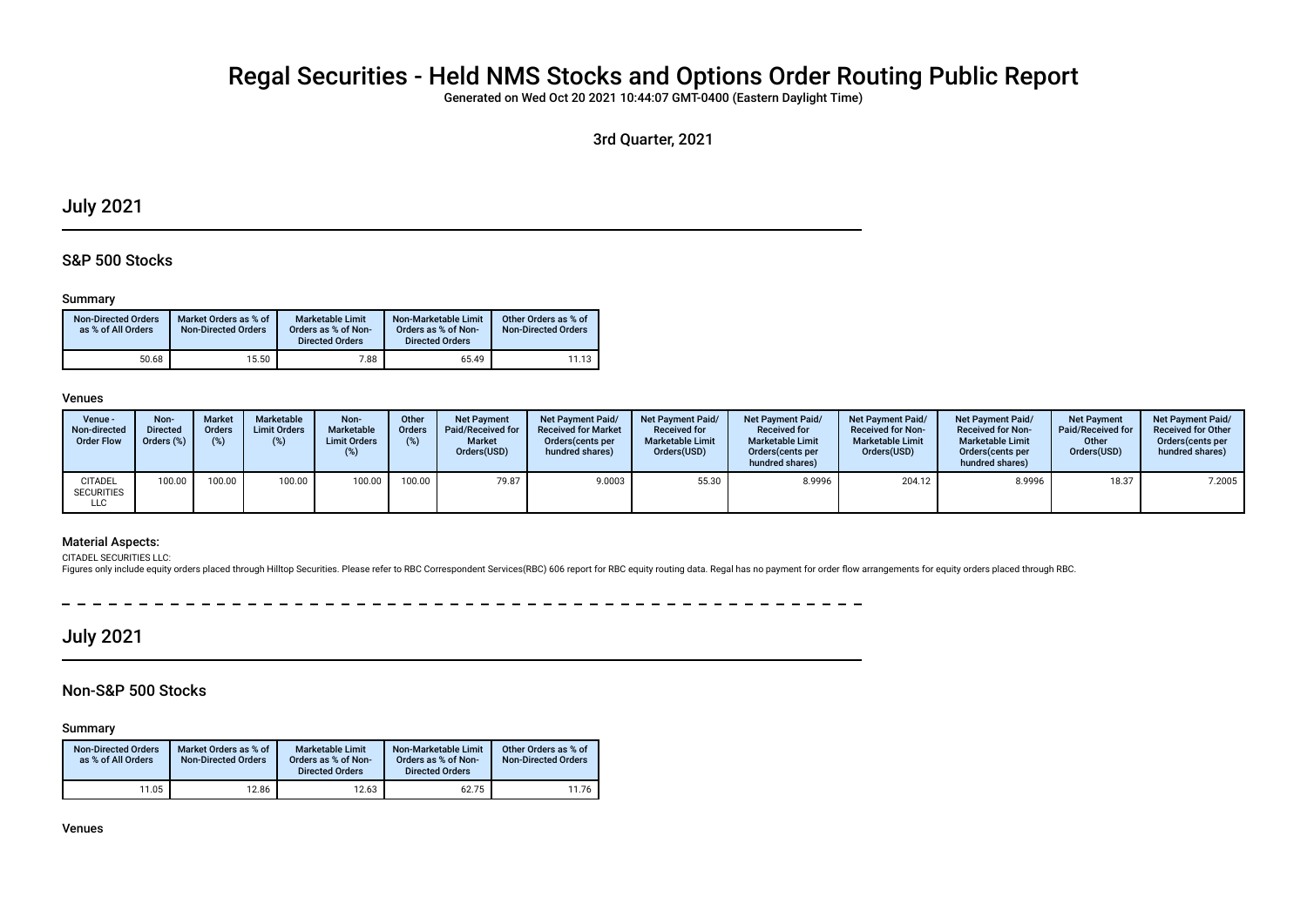| Venue -<br>Non-directed<br><b>Order Flow</b>      | Non-<br><b>Directed</b><br>Orders (%) | <b>Market</b><br><b>Orders</b><br>(%) | Marketable<br><b>Limit Orders</b><br>(%) | Non-<br>Marketable<br><b>Limit Orders</b><br>(%) | Other<br>Orders<br>(%) | <b>Net Payment</b><br><b>Paid/Received for</b><br><b>Market</b><br>Orders(USD) | <b>Net Payment Paid/</b><br><b>Received for Market</b><br>Orders (cents per<br>hundred shares) | <b>Net Payment Paid/</b><br><b>Received for</b><br><b>Marketable Limit</b><br>Orders(USD) | <b>Net Payment Paid/</b><br><b>Received for</b><br><b>Marketable Limit</b><br>Orders (cents per<br>hundred shares) | <b>Net Payment Paid/</b><br><b>Received for Non-</b><br><b>Marketable Limit</b><br>Orders(USD) | <b>Net Payment Paid/</b><br><b>Received for Non-</b><br><b>Marketable Limit</b><br>Orders (cents per<br>hundred shares) | <b>Net Payment</b><br>Paid/Received for<br>Other<br>Orders(USD) | <b>Net Payment Paid/</b><br><b>Received for Other</b><br>Orders(cents per<br>hundred shares) |
|---------------------------------------------------|---------------------------------------|---------------------------------------|------------------------------------------|--------------------------------------------------|------------------------|--------------------------------------------------------------------------------|------------------------------------------------------------------------------------------------|-------------------------------------------------------------------------------------------|--------------------------------------------------------------------------------------------------------------------|------------------------------------------------------------------------------------------------|-------------------------------------------------------------------------------------------------------------------------|-----------------------------------------------------------------|----------------------------------------------------------------------------------------------|
| <b>CITADEL</b><br><b>SECURITIES</b><br><b>LLC</b> | 100.00                                | 100.00                                | 100.00                                   | 100.00                                           | 100.00                 | 572.31                                                                         | 8.8615                                                                                         | 322.02                                                                                    | 8.2434                                                                                                             | 963.48                                                                                         | 8.5882                                                                                                                  | 141.14                                                          | 5.5808                                                                                       |

## Material Aspects:

CITADEL SECURITIES LLC:

Figures only include equity orders placed through Hilltop Securities. Please refer to RBC Correspondent Services(RBC) 606 report for RBC equity routing data. Regal has no payment for order flow arrangements for equity orde

- - - - - - - - - $\overline{\phantom{0}}$ 

## July 2021

## **Options**

### Summary

| <b>Non-Directed Orders</b><br>as % of All Orders | Market Orders as % of<br>Non-Directed Orders | <b>Marketable Limit</b><br>Orders as % of Non-<br><b>Directed Orders</b> | Non-Marketable Limit<br>Orders as % of Non-<br><b>Directed Orders</b> | Other Orders as % of<br><b>Non-Directed Orders</b> |
|--------------------------------------------------|----------------------------------------------|--------------------------------------------------------------------------|-----------------------------------------------------------------------|----------------------------------------------------|
| 100.00                                           | 3.59                                         | 13.27                                                                    | 78.68                                                                 | 4.46                                               |

### Venues

| Venue -<br>Non-directed<br><b>Order Flow</b> | Non-<br><b>Directed</b><br>Orders (%) | <b>Market</b><br><b>Orders</b><br>(%) | Marketable<br><b>Limit Orders</b><br>(%) | Non-<br>Marketable<br><b>Limit Orders</b><br>(%) | Other<br>Orders<br>(%) | <b>Net Payment</b><br>Paid/Received for<br><b>Market</b><br>Orders(USD) | Net Payment Paid/<br><b>Received for Market</b><br>Orders (cents per<br>hundred shares) | Net Payment Paid/<br><b>Received for</b><br><b>Marketable Limit</b><br>Orders(USD) | Net Payment Paid/<br><b>Received for</b><br><b>Marketable Limit</b><br>Orders (cents per<br>hundred shares) | Net Payment Paid/<br><b>Received for Non-</b><br><b>Marketable Limit</b><br>Orders(USD) | <b>Net Payment Paid/</b><br><b>Received for Non-</b><br><b>Marketable Limit</b><br>Orders (cents per<br>hundred shares) | <b>Net Payment</b><br>Paid/Received for<br>Other<br>Orders(USD) | Net Payment Paid/<br><b>Received for Other</b><br>Orders(cents per<br>hundred shares) |
|----------------------------------------------|---------------------------------------|---------------------------------------|------------------------------------------|--------------------------------------------------|------------------------|-------------------------------------------------------------------------|-----------------------------------------------------------------------------------------|------------------------------------------------------------------------------------|-------------------------------------------------------------------------------------------------------------|-----------------------------------------------------------------------------------------|-------------------------------------------------------------------------------------------------------------------------|-----------------------------------------------------------------|---------------------------------------------------------------------------------------|
| <b>CITADEL</b><br><b>SECURITIES</b><br>LLC   | 66.09                                 | 59.07                                 | 52.28                                    | 66.81                                            | 100.00                 | 2,455.00                                                                | 31.7388                                                                                 | 15.161.00                                                                          | 37.2671                                                                                                     | 16.877.00                                                                               | 43.9849                                                                                                                 | 19,720.00                                                       | 37.2497                                                                               |
| Global<br>Execution<br><b>Brokers LP</b>     | 33.91                                 | 40.93                                 | 47.72                                    | 33.19                                            | 0.00                   | 996.76                                                                  | 46.3394                                                                                 | 9,403.86                                                                           | 55.4735                                                                                                     | 17,079.97                                                                               | 50.3463                                                                                                                 | 6,287.09                                                        | 49.7593                                                                               |

#### Material Aspects:

CITADEL SECURITIES LLC:<br>Figures include option orders placed through Hilltop Securities and RBC Correspondent Services . Regal paid Citadel \$6836.36 for Q3 index option orders and was passed along to customers.

Global Execution Brokers LP: Figures only include orders placed through Hilltop Securities.

## August 2021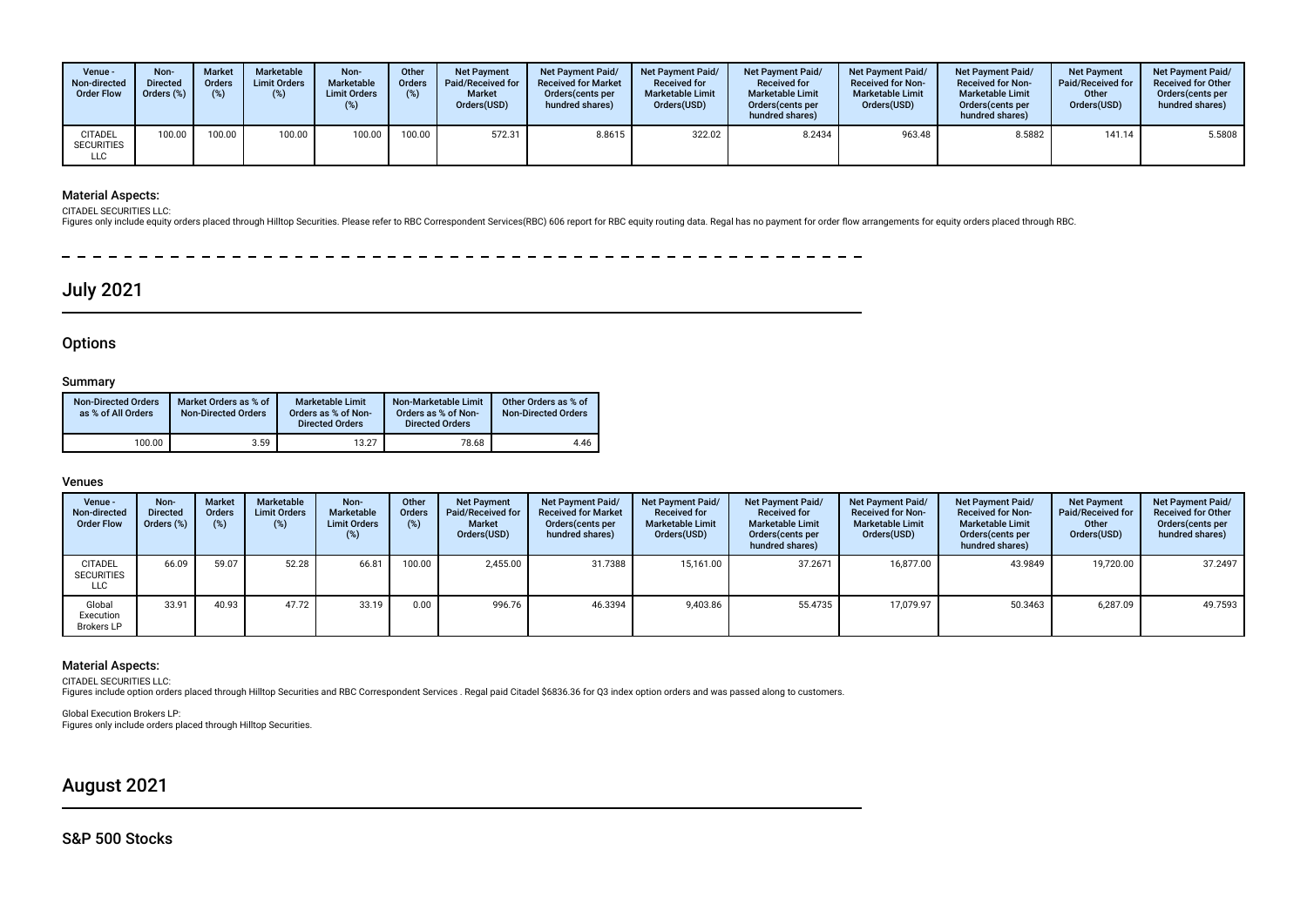#### Summary

| <b>Non-Directed Orders</b><br>as % of All Orders | Market Orders as % of<br><b>Non-Directed Orders</b> | <b>Marketable Limit</b><br>Orders as % of Non-<br><b>Directed Orders</b> | Non-Marketable Limit<br>Orders as % of Non-<br><b>Directed Orders</b> | Other Orders as % of<br><b>Non-Directed Orders</b> |
|--------------------------------------------------|-----------------------------------------------------|--------------------------------------------------------------------------|-----------------------------------------------------------------------|----------------------------------------------------|
| 54.44                                            | 12.72                                               | 6.43                                                                     | 68.02                                                                 | 12.84                                              |

#### Venues

| Venue -<br>Non-directed<br><b>Order Flow</b> | Non-<br><b>Directed</b><br>Orders (%) | <b>Market</b><br><b>Orders</b> | Marketable<br><b>Limit Orders</b> | Non-<br>Marketable<br><b>Limit Orders</b><br>(%) | Other<br><b>Orders</b><br>(%) | <b>Net Payment</b><br>Paid/Received for<br><b>Market</b><br>Orders(USD) | <b>Net Payment Paid/</b><br><b>Received for Market</b><br>Orders (cents per<br>hundred shares) | Net Payment Paid/<br><b>Received for</b><br><b>Marketable Limit</b><br>Orders(USD) | <b>Net Payment Paid/</b><br><b>Received for</b><br><b>Marketable Limit</b><br>Orders(cents per<br>hundred shares) | <b>Net Payment Paid/</b><br><b>Received for Non-</b><br><b>Marketable Limit</b><br>Orders(USD) | <b>Net Payment Paid/</b><br><b>Received for Non-</b><br><b>Marketable Limit</b><br>Orders(cents per<br>hundred shares) | <b>Net Payment</b><br>Paid/Received for<br>Other<br>Orders(USD) | <b>Net Payment Paid/</b><br><b>Received for Other</b><br>Orders(cents per<br>hundred shares) |
|----------------------------------------------|---------------------------------------|--------------------------------|-----------------------------------|--------------------------------------------------|-------------------------------|-------------------------------------------------------------------------|------------------------------------------------------------------------------------------------|------------------------------------------------------------------------------------|-------------------------------------------------------------------------------------------------------------------|------------------------------------------------------------------------------------------------|------------------------------------------------------------------------------------------------------------------------|-----------------------------------------------------------------|----------------------------------------------------------------------------------------------|
| <b>CITADEL</b><br><b>SECURITIES</b><br>LLC   | 100.00                                | 100.00                         | 100.00                            | 100.00                                           | 100.00                        | 58.25                                                                   | 9.0003                                                                                         | 26.17                                                                              | 9.0033                                                                                                            | 160.98                                                                                         | 9.0003                                                                                                                 | 85.61                                                           | 8.5217                                                                                       |

### Material Aspects:

CITADEL SECURITIES LLC:

Figures only include equity orders placed through Hilltop Securities. Please refer to RBC Correspondent Services(RBC) 606 report for RBC equity routing data. Regal has no payment for order flow arrangements for equity orde

 $-$ - -

## August 2021

## Non-S&P 500 Stocks

### Summary

| <b>Non-Directed Orders</b><br>as % of All Orders | Market Orders as % of<br><b>Non-Directed Orders</b> | <b>Marketable Limit</b><br>Orders as % of Non-<br><b>Directed Orders</b> | Non-Marketable Limit<br>Orders as % of Non-<br><b>Directed Orders</b> | Other Orders as % of<br><b>Non-Directed Orders</b> |
|--------------------------------------------------|-----------------------------------------------------|--------------------------------------------------------------------------|-----------------------------------------------------------------------|----------------------------------------------------|
| 15.44                                            | 11.63                                               | 10.88                                                                    | 67.74                                                                 | 9.74                                               |

#### Venues

| Venue -<br>Non-directed<br><b>Order Flow</b> | Non-<br><b>Directed</b><br>Orders (%) | <b>Market</b><br><b>Orders</b><br>(9) | <b>Marketable</b><br><b>Limit Orders</b> | Non-<br>Marketable<br><b>Limit Orders</b><br>$(\%)$ | Other<br><b>Orders</b><br>(%) | <b>Net Payment</b><br>Paid/Received for<br><b>Market</b><br>Orders(USD) | <b>Net Payment Paid/</b><br><b>Received for Market</b><br>Orders (cents per<br>hundred shares) | Net Payment Paid/<br><b>Received for</b><br><b>Marketable Limit</b><br>Orders(USD) | <b>Net Payment Paid/</b><br><b>Received for</b><br><b>Marketable Limit</b><br>Orders (cents per<br>hundred shares) | <b>Net Payment Paid/</b><br><b>Received for Non-</b><br><b>Marketable Limit</b><br>Orders(USD) | <b>Net Payment Paid/</b><br><b>Received for Non-</b><br><b>Marketable Limit</b><br>Orders (cents per<br>hundred shares) | <b>Net Payment</b><br>Paid/Received for<br>Other<br>Orders(USD) | <b>Net Payment Paid/</b><br><b>Received for Other</b><br>Orders (cents per<br>hundred shares) |
|----------------------------------------------|---------------------------------------|---------------------------------------|------------------------------------------|-----------------------------------------------------|-------------------------------|-------------------------------------------------------------------------|------------------------------------------------------------------------------------------------|------------------------------------------------------------------------------------|--------------------------------------------------------------------------------------------------------------------|------------------------------------------------------------------------------------------------|-------------------------------------------------------------------------------------------------------------------------|-----------------------------------------------------------------|-----------------------------------------------------------------------------------------------|
| <b>CITADEL</b><br><b>SECURITIES</b><br>LLC   | 100.00                                | 100.00                                | 100.00                                   | 100.00                                              | 100.00                        | 360.39                                                                  | 8.6759                                                                                         | 539.70                                                                             | 2.6111                                                                                                             | 1,062.66                                                                                       | 7.2309                                                                                                                  | 203.35                                                          | 6.7813                                                                                        |

### Material Aspects:

CITADEL SECURITIES LLC:

Figures only include equity orders placed through Hilltop Securities. Please refer to RBC Correspondent Services(RBC) 606 report for RBC equity routing data. Regal has no payment for order flow arrangements for equity orde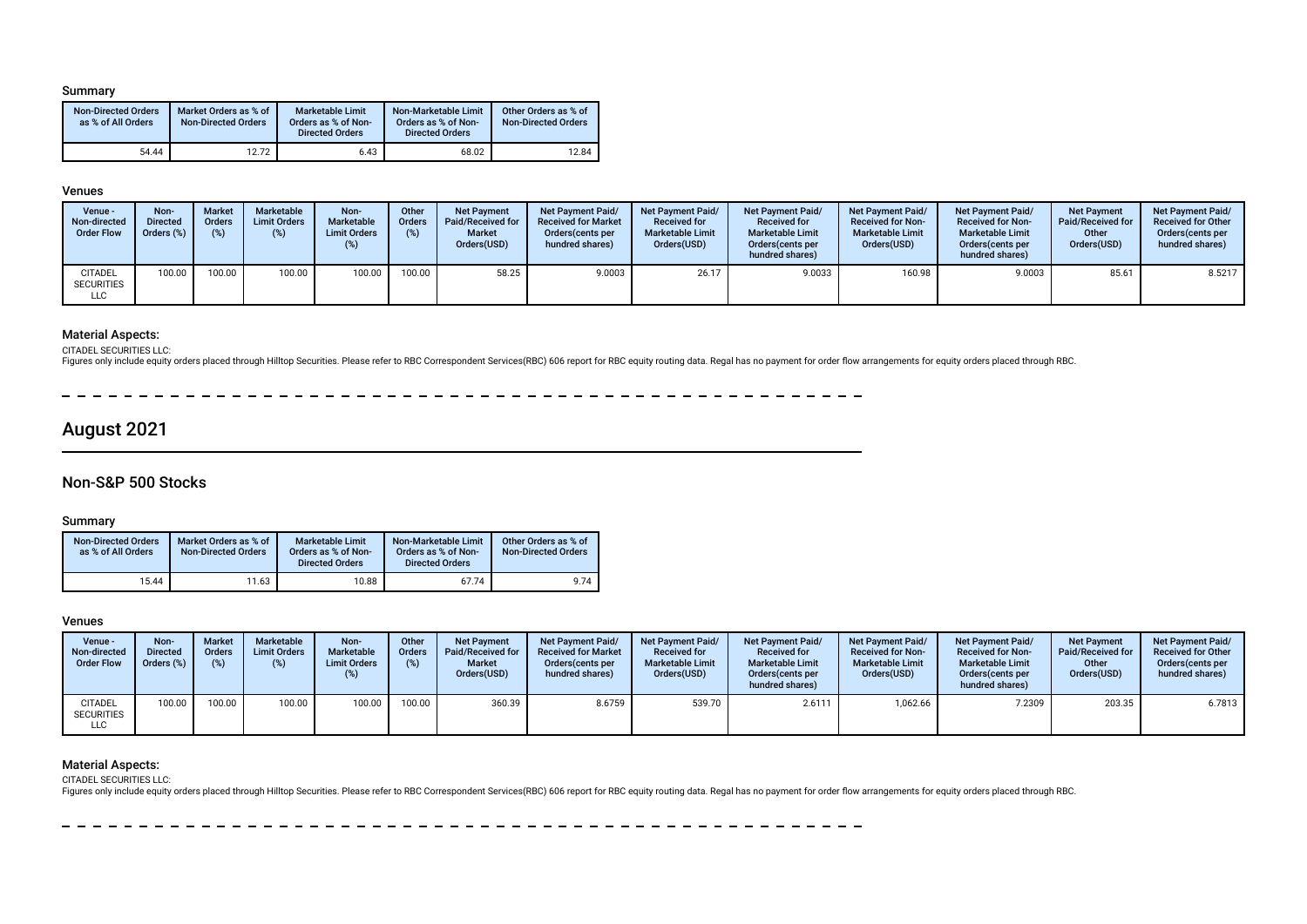## August 2021

## **Options**

### Summary

| <b>Non-Directed Orders</b><br>as % of All Orders | Market Orders as % of<br><b>Non-Directed Orders</b> | <b>Marketable Limit</b><br>Orders as % of Non-<br><b>Directed Orders</b> | Non-Marketable Limit<br>Orders as % of Non-<br><b>Directed Orders</b> | Other Orders as % of<br><b>Non-Directed Orders</b> |
|--------------------------------------------------|-----------------------------------------------------|--------------------------------------------------------------------------|-----------------------------------------------------------------------|----------------------------------------------------|
| 100.00                                           | 3.42                                                | 12.66                                                                    | 78.73                                                                 | 5.18                                               |

#### Venues

| Venue -<br>Non-directed<br><b>Order Flow</b> | Non-<br><b>Directed</b><br>Orders (%) | <b>Market</b><br><b>Orders</b><br>(%) | Marketable<br><b>Limit Orders</b><br>(%) | Non-<br>Marketable<br><b>Limit Orders</b><br>(%) | Other<br><b>Orders</b><br>(%) | <b>Net Payment</b><br><b>Paid/Received for</b><br><b>Market</b><br>Orders(USD) | Net Payment Paid/<br><b>Received for Market</b><br>Orders (cents per<br>hundred shares) | <b>Net Payment Paid/</b><br><b>Received for</b><br><b>Marketable Limit</b><br>Orders(USD) | <b>Net Payment Paid/</b><br><b>Received for</b><br><b>Marketable Limit</b><br>Orders (cents per<br>hundred shares) | Net Payment Paid/<br><b>Received for Non-</b><br><b>Marketable Limit</b><br>Orders(USD) | <b>Net Payment Paid/</b><br><b>Received for Non-</b><br><b>Marketable Limit</b><br>Orders (cents per<br>hundred shares) | <b>Net Payment</b><br><b>Paid/Received for</b><br>Other<br>Orders(USD) | Net Payment Paid/<br><b>Received for Other</b><br>Orders(cents per<br>hundred shares) |
|----------------------------------------------|---------------------------------------|---------------------------------------|------------------------------------------|--------------------------------------------------|-------------------------------|--------------------------------------------------------------------------------|-----------------------------------------------------------------------------------------|-------------------------------------------------------------------------------------------|--------------------------------------------------------------------------------------------------------------------|-----------------------------------------------------------------------------------------|-------------------------------------------------------------------------------------------------------------------------|------------------------------------------------------------------------|---------------------------------------------------------------------------------------|
| <b>CITADEL</b><br><b>SECURITIES</b><br>LLC   | 69.73                                 | 71.12                                 | 56.01                                    | 69.88                                            | 100.00                        | 1.678.00                                                                       | 38.1884                                                                                 | 17.259.00                                                                                 | 36.9881                                                                                                            | 17.900.00                                                                               | 41.7678                                                                                                                 | 22.832.00                                                              | 42.1402                                                                               |
| Global<br>Execution<br><b>Brokers LP</b>     | 30.27                                 | 28.88                                 | 43.99                                    | 30.12                                            | 0.00                          | 736.43                                                                         | 54.2690                                                                                 | 8,321.96                                                                                  | 55.7884                                                                                                            | 12.875.78                                                                               | 44.1920                                                                                                                 | 5,460.06                                                               | 52.1745                                                                               |

## Material Aspects:

CITADEL SECURITIES LLC:

Figures include option orders placed through Hilltop Securities and RBC Correspondent Services . Regal paid Citadel \$6836.36 for Q3 index option orders and was passed along to customers.

Global Execution Brokers LP: Figures only include orders placed through Hilltop Securities.

## September 2021

## S&P 500 Stocks

### Summary

| <b>Non-Directed Orders</b><br>as % of All Orders | Market Orders as % of<br><b>Non-Directed Orders</b> | <b>Marketable Limit</b><br>Orders as % of Non-<br><b>Directed Orders</b> | Non-Marketable Limit<br>Orders as % of Non-<br><b>Directed Orders</b> | Other Orders as % of<br><b>Non-Directed Orders</b> |
|--------------------------------------------------|-----------------------------------------------------|--------------------------------------------------------------------------|-----------------------------------------------------------------------|----------------------------------------------------|
| 52.75                                            | 15.93                                               | 8.01                                                                     | 56.44                                                                 | 19.62                                              |

### Venues

| Venue -<br>Non-directed<br><b>Order Flow</b> | Non-<br><b>Directed</b><br>Orders (%) | <b>Market</b><br>Orders | Marketable<br><b>Limit Orders</b> | Non-<br>Marketable<br><b>Limit Orders</b> | Other<br>Orders | <b>Net Payment</b><br>Paid/Received for<br><b>Market</b><br>Orders(USD) | <b>Net Payment Paid/</b><br><b>Received for Market</b><br>Orders (cents per<br>hundred shares) | <b>Net Payment Paid/</b><br><b>Received for</b><br><b>Marketable Limit</b><br>Orders(USD) | Net Payment Paid/<br><b>Received for</b><br><b>Marketable Limit</b><br>Orders (cents per<br>hundred shares) | <b>Net Payment Paid/</b><br><b>Received for Non-</b><br><b>Marketable Limit</b><br>Orders(USD) | Net Payment Paid/<br><b>Received for Non-</b><br><b>Marketable Limit</b><br>Orders (cents per<br>hundred shares) | <b>Net Payment</b><br>Paid/Received for<br>Other<br>Orders(USD) | <b>Net Payment Paid/</b><br><b>Received for Other</b><br>Orders (cents per<br>hundred shares) |
|----------------------------------------------|---------------------------------------|-------------------------|-----------------------------------|-------------------------------------------|-----------------|-------------------------------------------------------------------------|------------------------------------------------------------------------------------------------|-------------------------------------------------------------------------------------------|-------------------------------------------------------------------------------------------------------------|------------------------------------------------------------------------------------------------|------------------------------------------------------------------------------------------------------------------|-----------------------------------------------------------------|-----------------------------------------------------------------------------------------------|
|----------------------------------------------|---------------------------------------|-------------------------|-----------------------------------|-------------------------------------------|-----------------|-------------------------------------------------------------------------|------------------------------------------------------------------------------------------------|-------------------------------------------------------------------------------------------|-------------------------------------------------------------------------------------------------------------|------------------------------------------------------------------------------------------------|------------------------------------------------------------------------------------------------------------------|-----------------------------------------------------------------|-----------------------------------------------------------------------------------------------|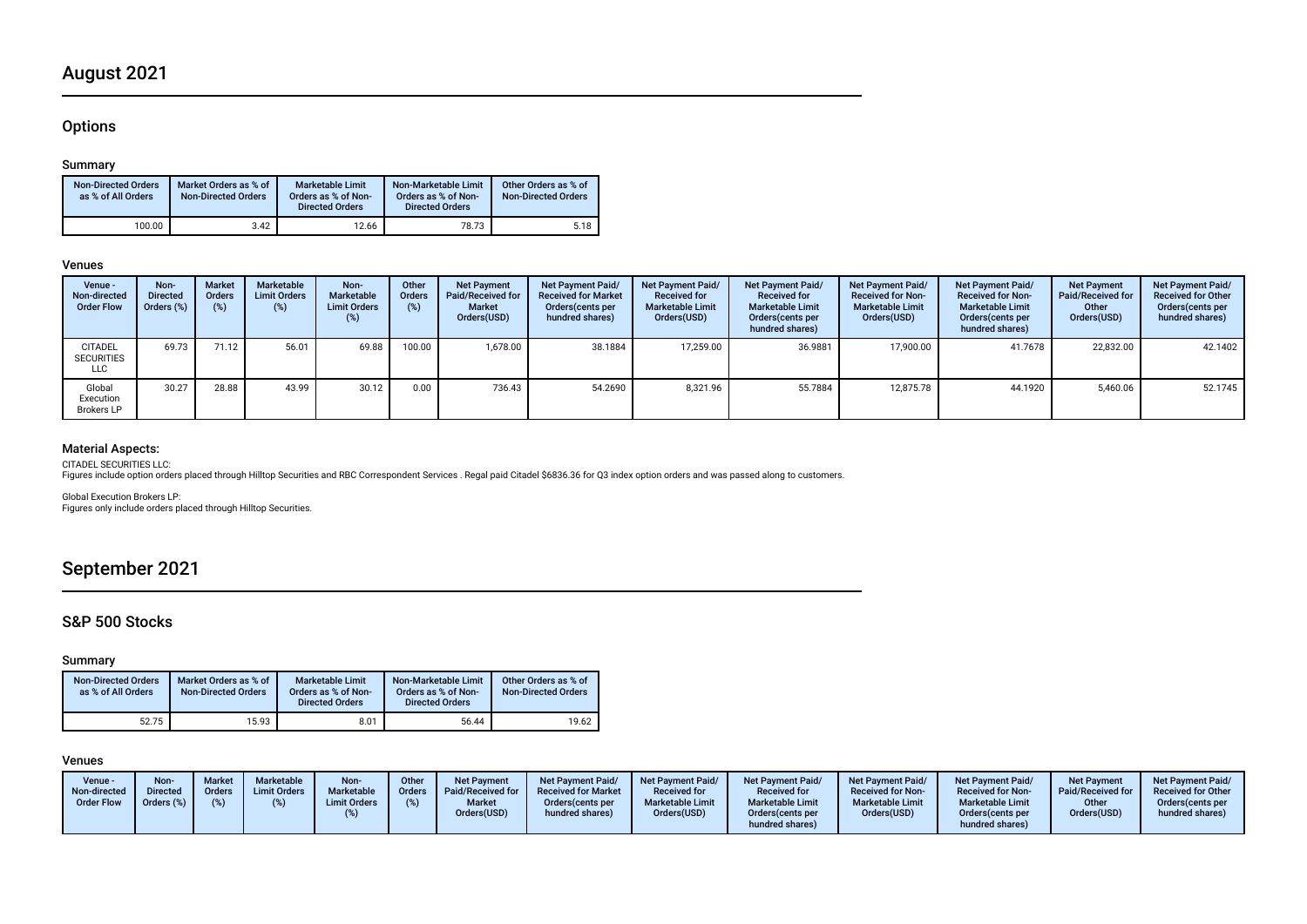| Venue -<br>Non-directed<br><b>Order Flow</b>      | Non-<br><b>Directed</b><br>Orders (%) | <b>Market</b><br><b>Orders</b><br>(%) | Marketable<br><b>Limit Orders</b><br>(%) | Non-<br>Marketable<br><b>Limit Orders</b><br>(%) | Other<br>Orders<br>(%) | <b>Net Payment</b><br>Paid/Received for<br><b>Market</b><br>Orders(USD) | <b>Net Payment Paid/</b><br><b>Received for Market</b><br>Orders (cents per<br>hundred shares) | <b>Net Payment Paid/</b><br><b>Received for</b><br><b>Marketable Limit</b><br>Orders(USD) | Net Payment Paid/<br><b>Received for</b><br><b>Marketable Limit</b><br>Orders(cents per<br>hundred shares) | Net Payment Paid/<br><b>Received for Non-</b><br><b>Marketable Limit</b><br>Orders(USD) | <b>Net Payment Paid/</b><br><b>Received for Non-</b><br><b>Marketable Limit</b><br>Orders (cents per<br>hundred shares) | <b>Net Payment</b><br>Paid/Received for<br>Other<br>Orders(USD) | <b>Net Payment Paid/</b><br><b>Received for Other</b><br>Orders(cents per<br>hundred shares) |
|---------------------------------------------------|---------------------------------------|---------------------------------------|------------------------------------------|--------------------------------------------------|------------------------|-------------------------------------------------------------------------|------------------------------------------------------------------------------------------------|-------------------------------------------------------------------------------------------|------------------------------------------------------------------------------------------------------------|-----------------------------------------------------------------------------------------|-------------------------------------------------------------------------------------------------------------------------|-----------------------------------------------------------------|----------------------------------------------------------------------------------------------|
| <b>CITADEL</b><br><b>SECURITIES</b><br><b>LLC</b> | 99.69                                 | 98.64                                 | 100.00                                   | 99.94                                            | 99.68                  | 81.36                                                                   | 8.9995                                                                                         | 14.31                                                                                     | 9.0017                                                                                                     | 92.36                                                                                   | 8.9992                                                                                                                  | 102.39                                                          | 8.5835                                                                                       |
| CODA<br><b>MARKETS</b><br><b>INC</b>              | 0.31                                  | 1.36                                  | 0.00                                     | 0.06                                             | 0.32                   | 0.00                                                                    | 0.0000                                                                                         | 0.00                                                                                      | 0.0000                                                                                                     | 0.00                                                                                    | 0.0000                                                                                                                  | 0.00                                                            | 0.0000                                                                                       |

### Material Aspects:

CITADEL SECURITIES LLC:

Figures only include equity orders placed through Hilltop Securities. Please refer to RBC Correspondent Services(RBC) 606 report for RBC equity routing data. Regal has no payment for order flow arrangements for equity orde

-------------- $\frac{1}{2} \left( \frac{1}{2} \right) \left( \frac{1}{2} \right) \left( \frac{1}{2} \right) \left( \frac{1}{2} \right) \left( \frac{1}{2} \right) \left( \frac{1}{2} \right) \left( \frac{1}{2} \right) \left( \frac{1}{2} \right) \left( \frac{1}{2} \right) \left( \frac{1}{2} \right) \left( \frac{1}{2} \right) \left( \frac{1}{2} \right) \left( \frac{1}{2} \right) \left( \frac{1}{2} \right) \left( \frac{1}{2} \right) \left( \frac{1}{2} \right) \left( \frac$ 

## September 2021

## Non-S&P 500 Stocks

### Summary

| <b>Non-Directed Orders</b><br>as % of All Orders | Market Orders as % of<br><b>Non-Directed Orders</b> | Marketable Limit<br>Orders as % of Non-<br><b>Directed Orders</b> | Non-Marketable Limit<br>Orders as % of Non-<br><b>Directed Orders</b> | Other Orders as % of<br><b>Non-Directed Orders</b> |
|--------------------------------------------------|-----------------------------------------------------|-------------------------------------------------------------------|-----------------------------------------------------------------------|----------------------------------------------------|
| 12.56                                            | 14.64                                               | 11.76                                                             | 59.33                                                                 | 14.28                                              |

### Venues

| Venue -<br>Non-directed<br><b>Order Flow</b> | Non-<br><b>Directed</b><br>Orders (%) | <b>Market</b><br><b>Orders</b> | Marketable<br><b>Limit Orders</b> | Non-<br>Marketable<br><b>Limit Orders</b><br>(%) | Other<br><b>Orders</b><br>(%) | <b>Net Payment</b><br>Paid/Received for<br><b>Market</b><br>Orders(USD) | <b>Net Payment Paid/</b><br><b>Received for Market</b><br>Orders(cents per<br>hundred shares) | <b>Net Payment Paid/</b><br><b>Received for</b><br><b>Marketable Limit</b><br>Orders(USD) | Net Payment Paid/<br><b>Received for</b><br><b>Marketable Limit</b><br>Orders (cents per<br>hundred shares) | <b>Net Payment Paid/</b><br><b>Received for Non-</b><br><b>Marketable Limit</b><br>Orders(USD) | <b>Net Payment Paid/</b><br><b>Received for Non-</b><br><b>Marketable Limit</b><br>Orders(cents per<br>hundred shares) | <b>Net Payment</b><br>Paid/Received for<br>Other<br>Orders(USD) | <b>Net Payment Paid/</b><br><b>Received for Other</b><br>Orders(cents per<br>hundred shares) |
|----------------------------------------------|---------------------------------------|--------------------------------|-----------------------------------|--------------------------------------------------|-------------------------------|-------------------------------------------------------------------------|-----------------------------------------------------------------------------------------------|-------------------------------------------------------------------------------------------|-------------------------------------------------------------------------------------------------------------|------------------------------------------------------------------------------------------------|------------------------------------------------------------------------------------------------------------------------|-----------------------------------------------------------------|----------------------------------------------------------------------------------------------|
| <b>CITADEL</b><br><b>SECURITIES</b><br>LLC   | 100.00                                | 100.00                         | 100.00                            | 100.00                                           | 100.00                        | 481.95                                                                  | 8.3938                                                                                        | 1,145.72                                                                                  | 4.1695                                                                                                      | 758.85                                                                                         | 8.8113                                                                                                                 | 385.54                                                          | 8.0928                                                                                       |

#### Material Aspects:

CITADEL SECURITIES LLC:<br>Figures only include equity orders placed through Hilltop Securities. Please refer to RBC Correspondent Services(RBC) 606 report for RBC equity routing data. Regal has no payment for order flow arra

## September 2021

**Options**